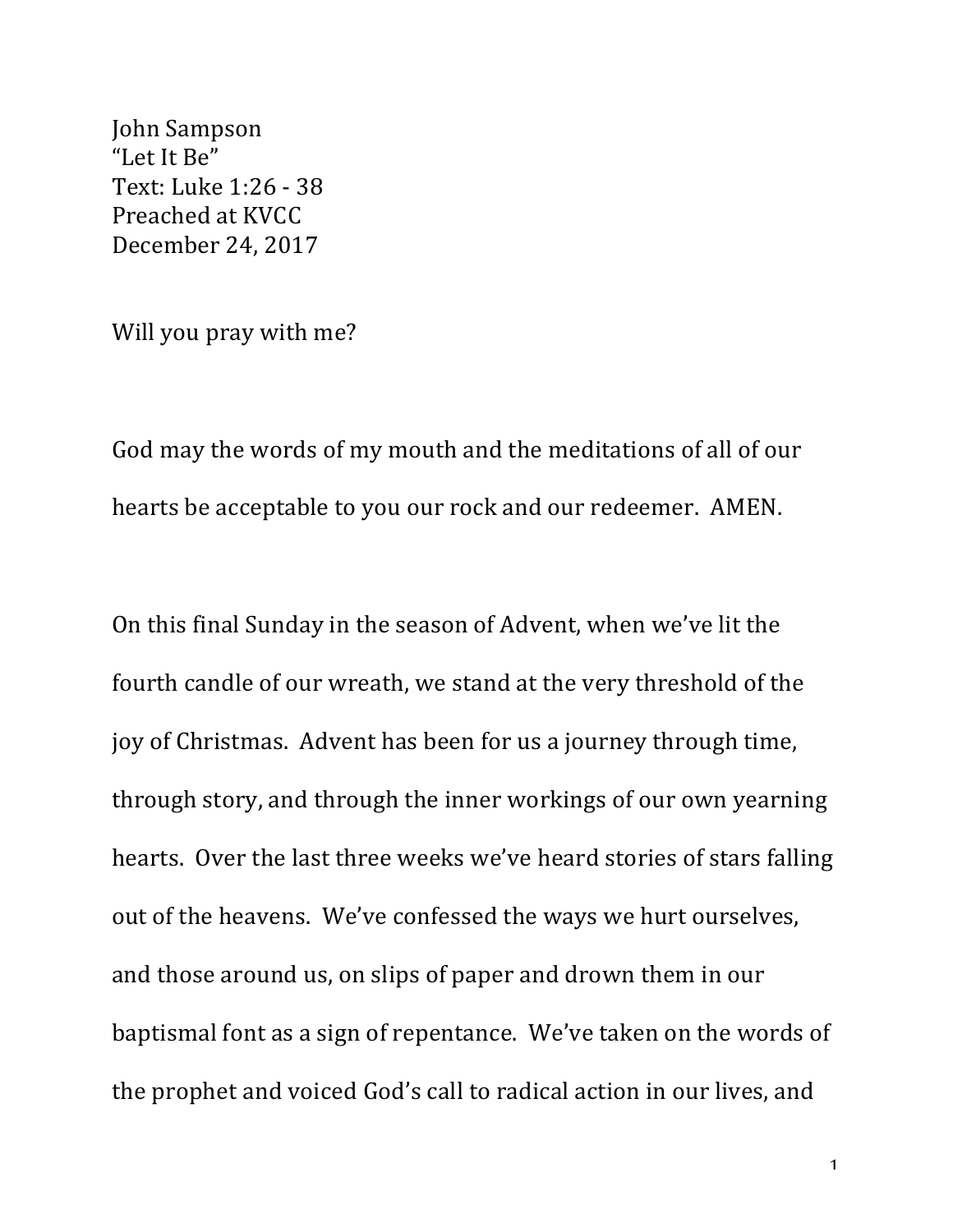in the life of the world. All of this we've done to prepare ourselves for the birth of the Christ child, not just out there, out there in our cold, dark world, but also in here in the warm intimacy of our own hearts.

And now God invites us to take one final step. It is the step that will move us out from the waiting and expectancy of Advent, and deliver us to the wonder of Christmas.

And this final step begins with the arrival of God's messenger Gabriel, who tells Mary all those years ago, and tells the rest of us here and now, that we have found favor with God.

We have found favor with God. You and me. All of us.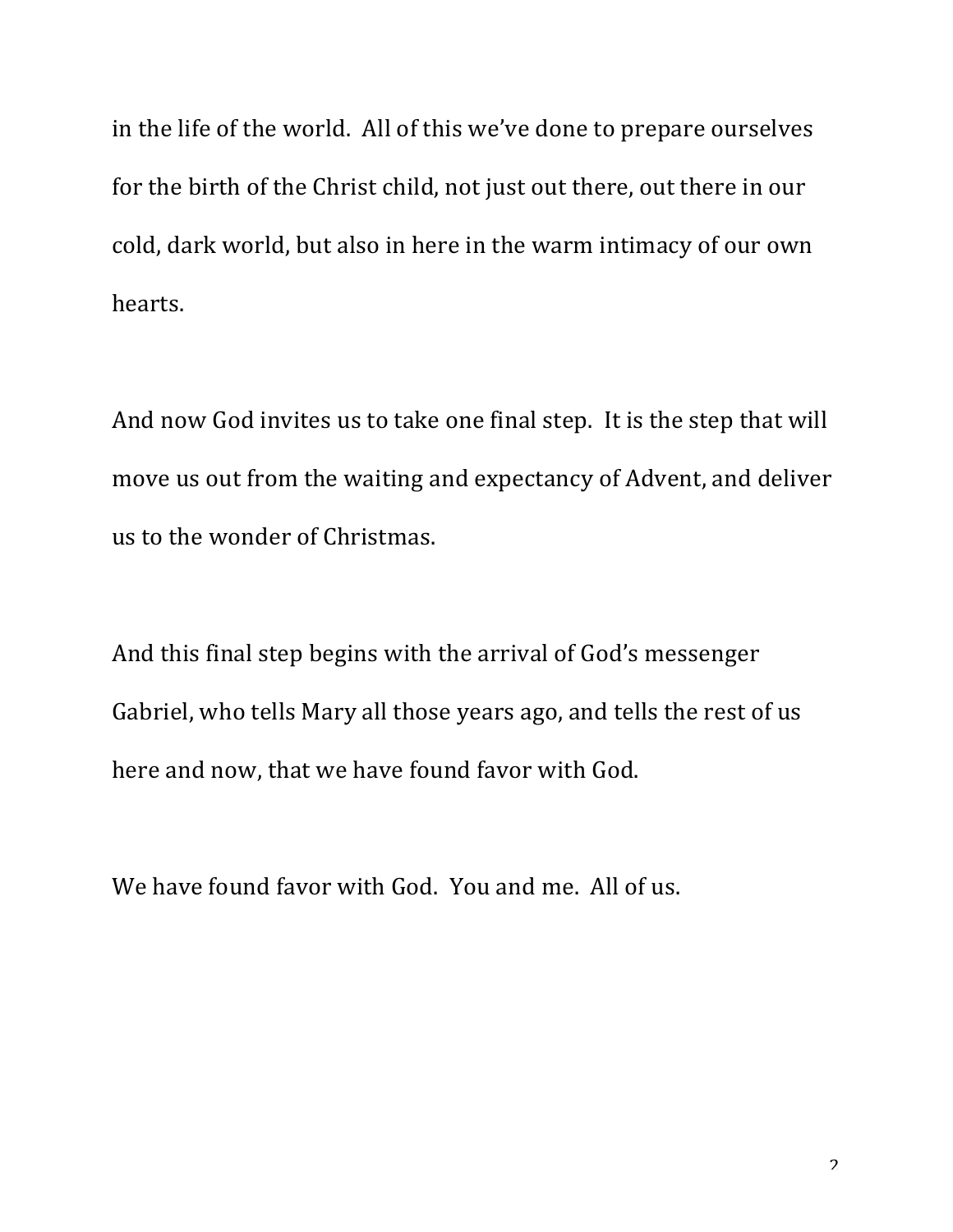No wonder Mary reels, and seems speechless and disoriented by Gabriel's words. They seem too big, and too deep to be able to be contained by the human mind.

We have found favor with God.

Are these words a thunderclap that make your thoughts dull? Do they seem too outrageous for you to process? Do they seem like a mistake?

Perhaps.

But Gabriel doesn't stop there. God's messenger is just getting going.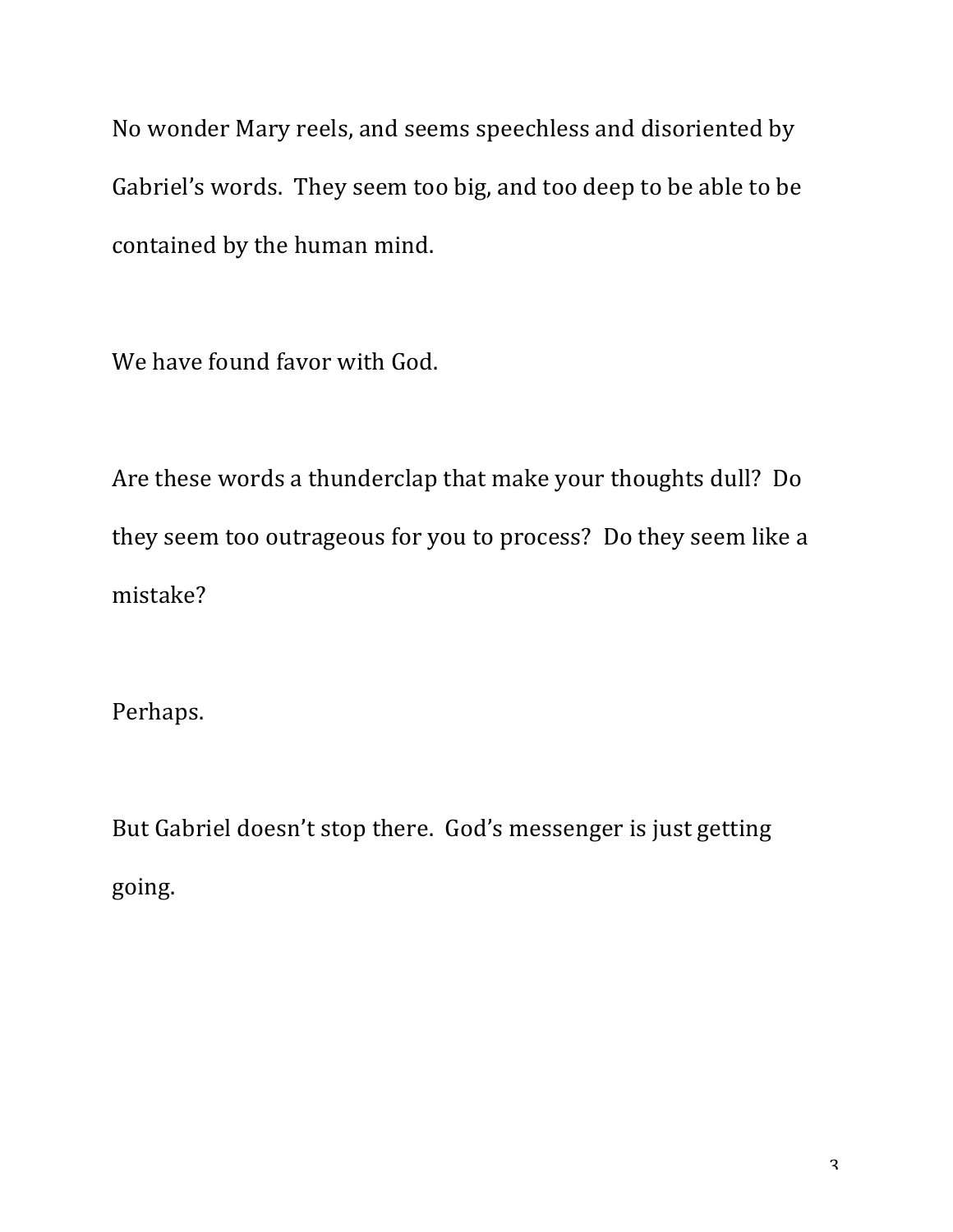Seeing the look of disbelief and terror on Mary's face, seeing the look of confusion and horror on our faces, Gabriel tells us that we will bear a child, and his reign will be everlasting.

If you remember our reading from last week what Gabriel is telling us is that we will bear within ourselves a new being, a new humanity that will live to bring good news to the oppressed, bind up the brokenhearted, and proclaim liberty to the captives. This is what God has chosen each one of us for, this is the reason we have found favor with the Holy One.

And in the face of this tidal wave of good news that threatens to drown her Mary puts the breaks on and does something so human. She asks the obvious, "How can this be, since I am a virgin?"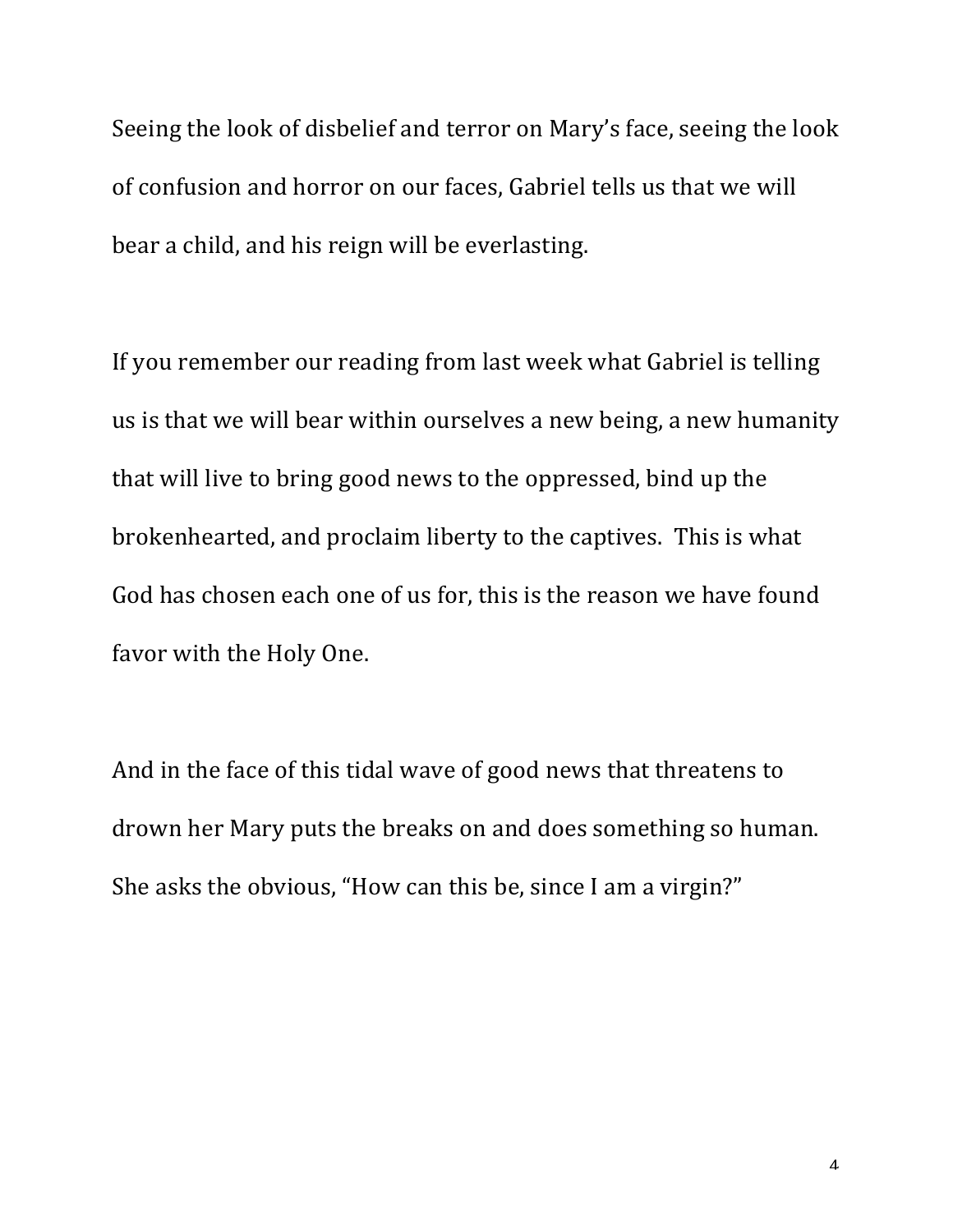At the very gate to Christmas, as God announces to each one of us that we will bear Christ into this world by fundamentally changing the nature of our lives, how do we put the breaks on God?

Do we respond to God's invitation by asking:

"How can this be...I'm retired?"

"How can this be...I have health issues?"

"How can this be...I'm raising my kids?"

"How can this be...I have a hard time making ends meet?"

How can this be...because I fundamentally can't believe God chose me for this, for any of this.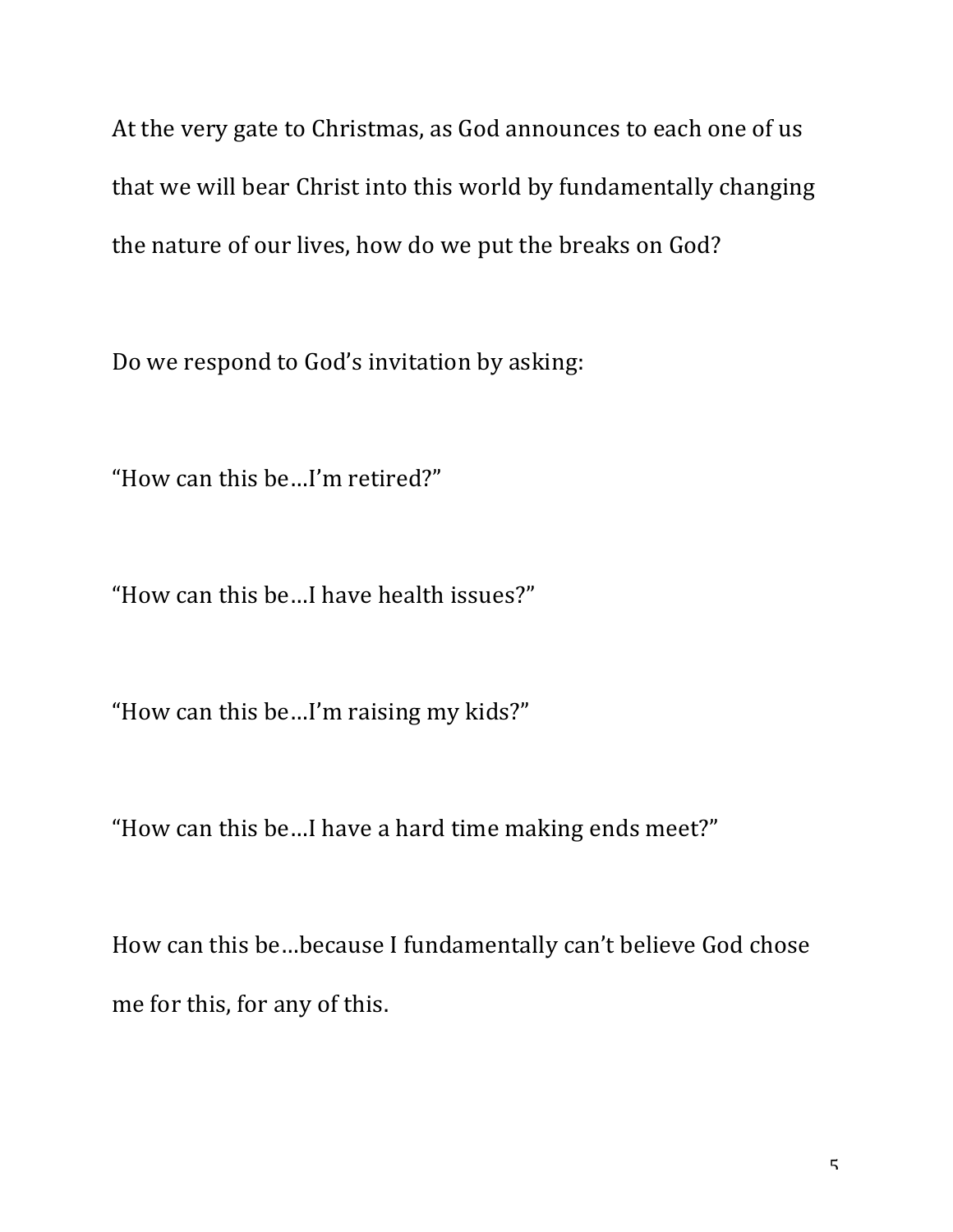God hears us through her messenger; she hears all of the reasons we feel we can't accept her offer; she hears us voice all of our limitations, and all of our disbelief. And she responds to Mary, and to all of us, and she tells us, "The Holy Spirit will come upon you." We won't be alone, and we won't have to change our hearts, and change the world, all by ourselves. God promises us that she will be there to help us transform into beings of greater compassion and deeper love, to help us give birth to a new humanity in our hearts.

And now we come to the final step in our journey to Christmas, to the birth of the Christ in our world. Buffeted by the news that God has chosen each one of us to become ministers of her new kin-dom. to become people who bring a garland of peace to the world, instead of the ashes of mourning, what will we do? What will we choose?

We are given this story of the annunciation at the end of Advent, instead of at the beginning where it seems it should logically appear,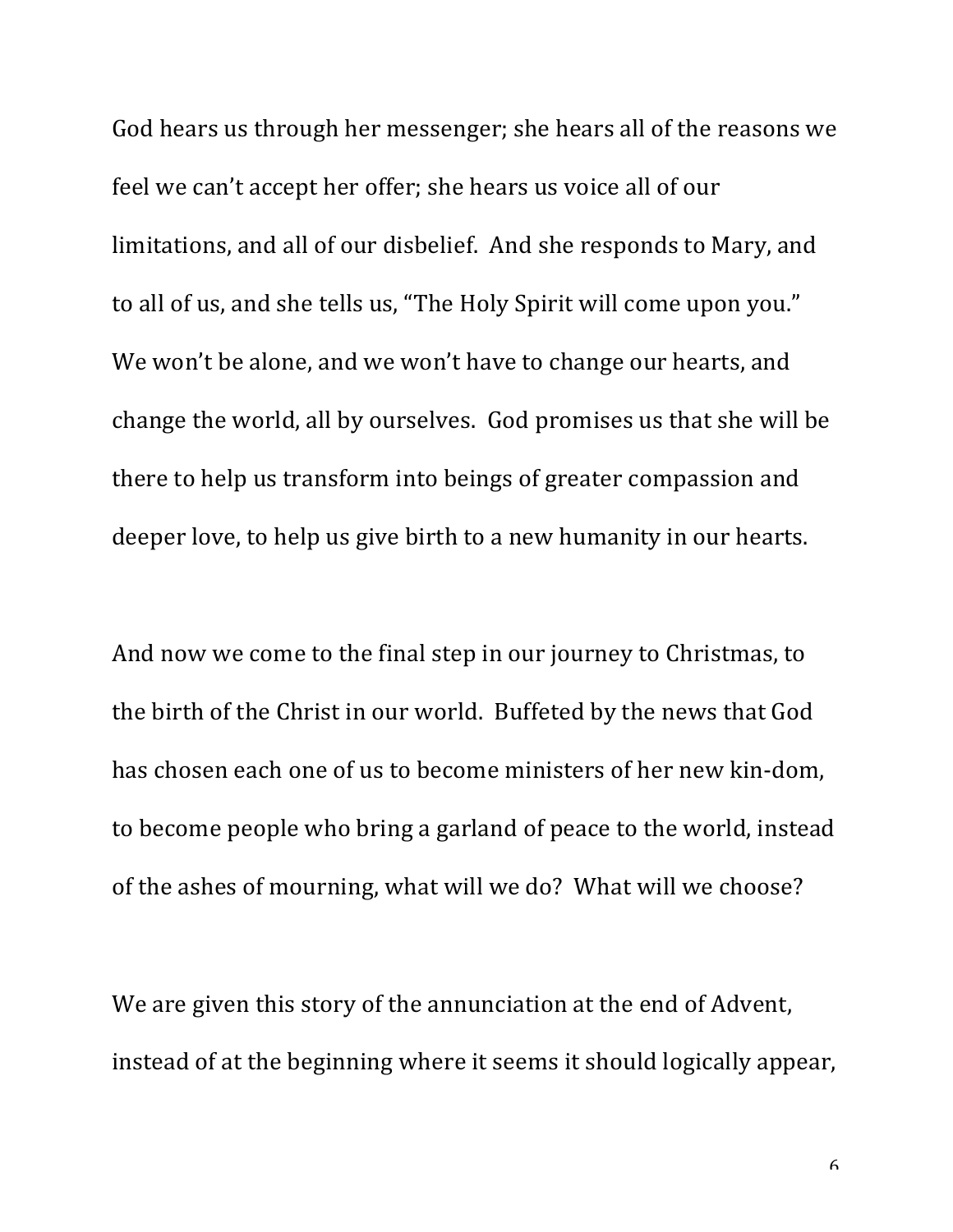because God has been preparing us over the last three weeks to answer the question she now puts before us. Will we accept her offer? Will we be the wombs that birth the Prince of Peace in our land?

Mary answers Gabriel I think without being fully sure of what she is assenting to. How could she really know what the road ahead will bring her – both the most profound human joy, and the most horrifying inhumanity? But she takes that leap of faith and she answers the angel with the words:

"Here am I, the servant of the Lord; let it be with me according to vour word."

What will our response be standing here at the end of Advent? Will we respond with a leap of faith as Mary did, or will we choose a different path? Will we enter into the majesty of Christmas born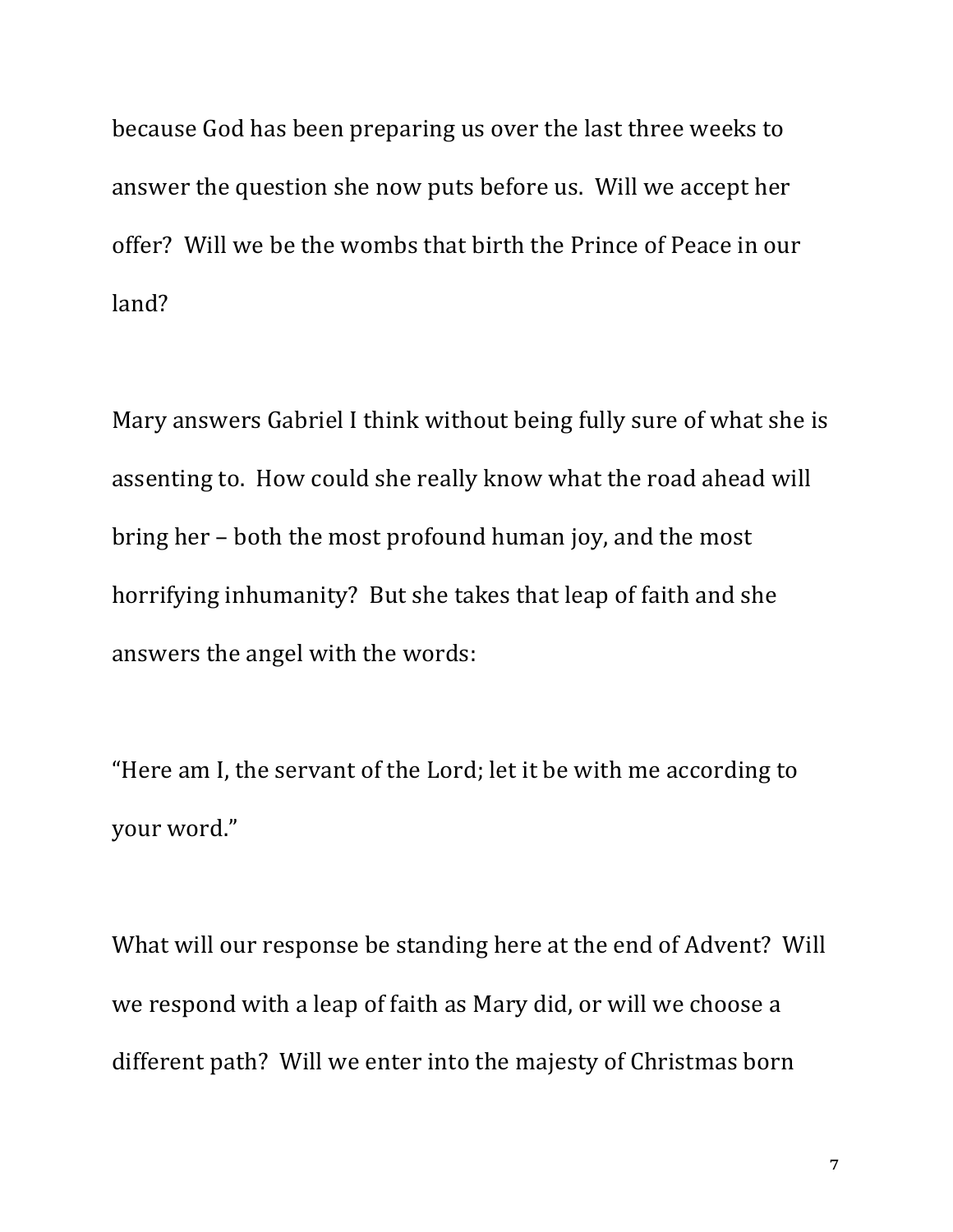within our hearts and transform ourselves to accept the possibility of new life, or will we keep to the familiarity of our lives as we know them?

This is the question of Christmas.

This is the question that God asks all of us to answer.

How will you answer God?

I end this reflection with the lyrics from a nontraditional Christmas carol, but a carol I think most of you will recognize anyway. It is a carol based on the words of Mary, based on her acceptance of God's invitation. And I hope as I sing these lyrics they might just be words that you can embrace on this Christmas Eve.

Let it be.